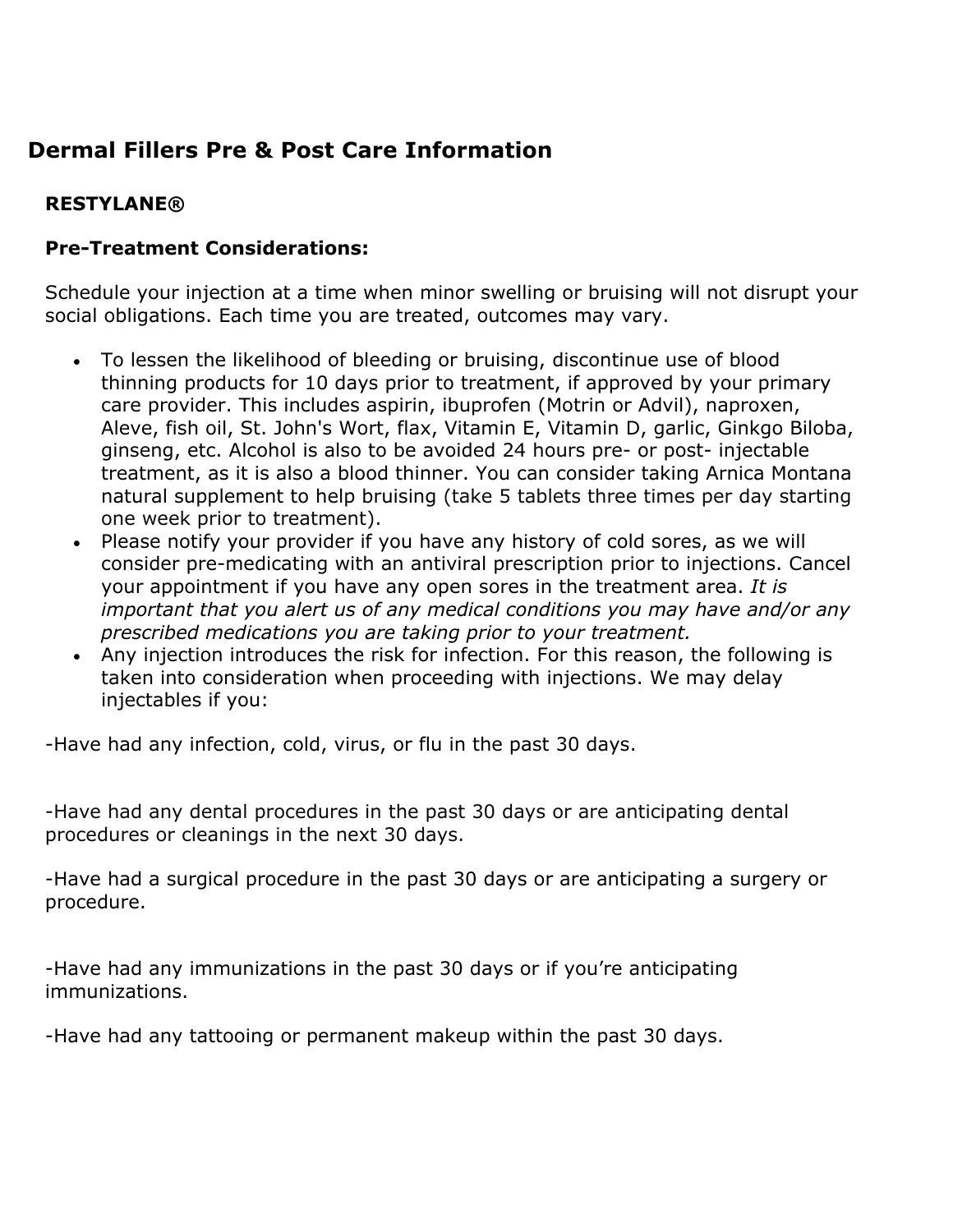-Take any immunosuppressive/injectable medications

-Additional contraindications: Pregnancy, breastfeeding, allergies to components of dermal fillers, open sores in areas to be treated.

### **Post- Treatment Considerations:**

Avoid touching the treated area for 2 hours. After that, light makeup can be applied and the area can be gently washed with soap and water.

Immediately after the treatment, there may be slight redness, swelling, tenderness and an itching sensation in the treated area. This is a normal result of the injection. The inconvenience is usually temporary and generally disappears in less than 6 hours after injection into the skin and less than 1-2 days after injection into the lips. Occasionally the initial swelling after lip treatment may last longer. Occasionally some patients experience swelling for about a week and the lips can look somewhat uneven during this time. This means that the result directly after the treatment should not be seen as the result. If you have previously suffered from facial cold sores, there is a risk that the needle punctures could contribute to another eruption of cold sores. If you are using aspirin or any similar medication, be aware that these may increase the bruising and bleeding at the injection site. Cold compresses or ice pack can also be used to reduce any swelling, itching or discomfort.

Other types of reactions are very rare, but occasionally some patients have experienced other reactions. Please be sure to review the consent form for further details.

These aesthetic products are temporary injectable fillers, and the duration of the effect can vary from patient to patient. You may wish to consider additional treatments before the effect has completely dissipated.

#### **Instructions to Minimize Discomfort:**

**You may wish to take a regular dose (325 to 1000 mg – depending on your size) of plain Tylenol every 4-6 hours after your treatment for a day or so. This will generally make you more comfortable. You may also apply ice to the**